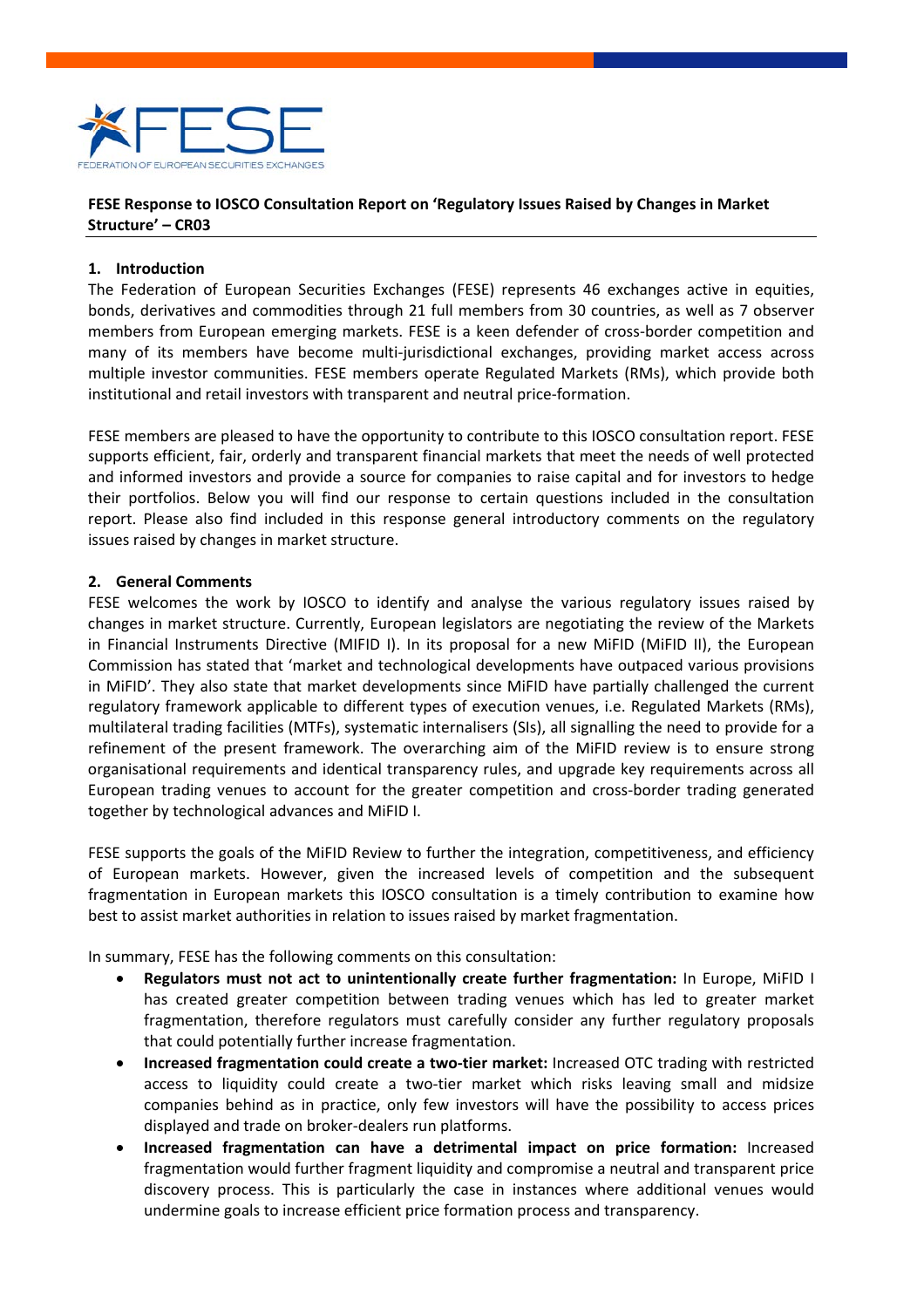- **Need to ensure that the highest level of trading takes place on neutral and transparent venues:** Regulators must take into account the benefits for all markets participants brought about by increased trading on neutral and transparent venues. These venues positively contribute to price formation and the assessment of best execution for clients. This function is not provided by any venue that is not open, neutral and transparent.
- **Regulators must assess the impact of non‐open and non‐neutral venues on the real economy:** The effect that any trading venue which does not live up to the goals of open, neutral and transparent price formation on equity trading and the financing of the economy, in particular for the small and medium sized companies, must be assessed.

# **Regulators need to better understand the impact of fragmentation**

The increased fragmentation caused by the introduction of MiFID I is one of the key aspects to consider during the discussion by legislators on the proposed MiFID II. Market structure is extremely important for all asset classes (i.e. venue classification) as it is the basis for every other component of regulation. This is because the market structure determines how the rules attached to each type should be applied. In this regard there are a number of concerns to raise when considering the effects that increased fragmentation has had on the relevance, effectiveness or implementation of current regulatory requirements.

As a starting point, we believe that regulators need to have a comprehensive understanding of what has been happening in the EU equity markets since the introduction of MiFID I. Such a comprehensive 'big picture' view of the EU equity markets, in order to see where trading is executed and how it is regulated, is critical to any reform. Unfortunately, there is currently insufficient acknowledgement of how the evolution of MiFID has fundamentally changed market structures.

FESE believes that the introduction of MiFID I has had a huge impact on market structure as trading has moved further away from neutral and transparent venues. Based on the CESR (now ESMA) Technical Advice there is a composite picture of the whole EU secondary markets trading in equity after three years of implementation of MiFID I. Based on these figures the following conclusions can be made on when assessing the impact of fragmentation on European markets:

A significant amount of trading is taking place in the OTC space, i.e.  $38\%$ <sup>1</sup>

- The trading in the OTC space seems in particular to be quite important in *relative terms* when compared with the Multilateral Trading Facility (MTF  $-$  15%) and Systematic Internaliser (SI  $-$ 2%) categories, which are the two main venue types created by MiFID to create competition with RMs and to capture the off-exchange trading.
- The great majority of dark trading (defined as trading that happens without pre-trade transparency) is happening in the OTC space, not in the RM or MTF platforms set up under the MiFID waivers.

Finally, the fact that a full picture of trading is not readily available is itself an important revealing fact that needs to be included in the MiFID Review as a topic of discussion. Precisely the fact that the public figures on OTC are so unreliable proves the necessity for a discussion on whether the supervisors need better tools and/or changes to the regulation to get a comprehensive view of the markets and the impact of market fragmentation.

<sup>&</sup>lt;sup>1</sup> These figures are implicitly confirmed by CESR (http://www.esma.europa.eu/system/files/10\_394.pdf) and calculated based on publicly available data. We do recognize that other analysis is available on this issue, notably: AFME: The Nature and Scale of OTC Equity Trading in Europe (2011)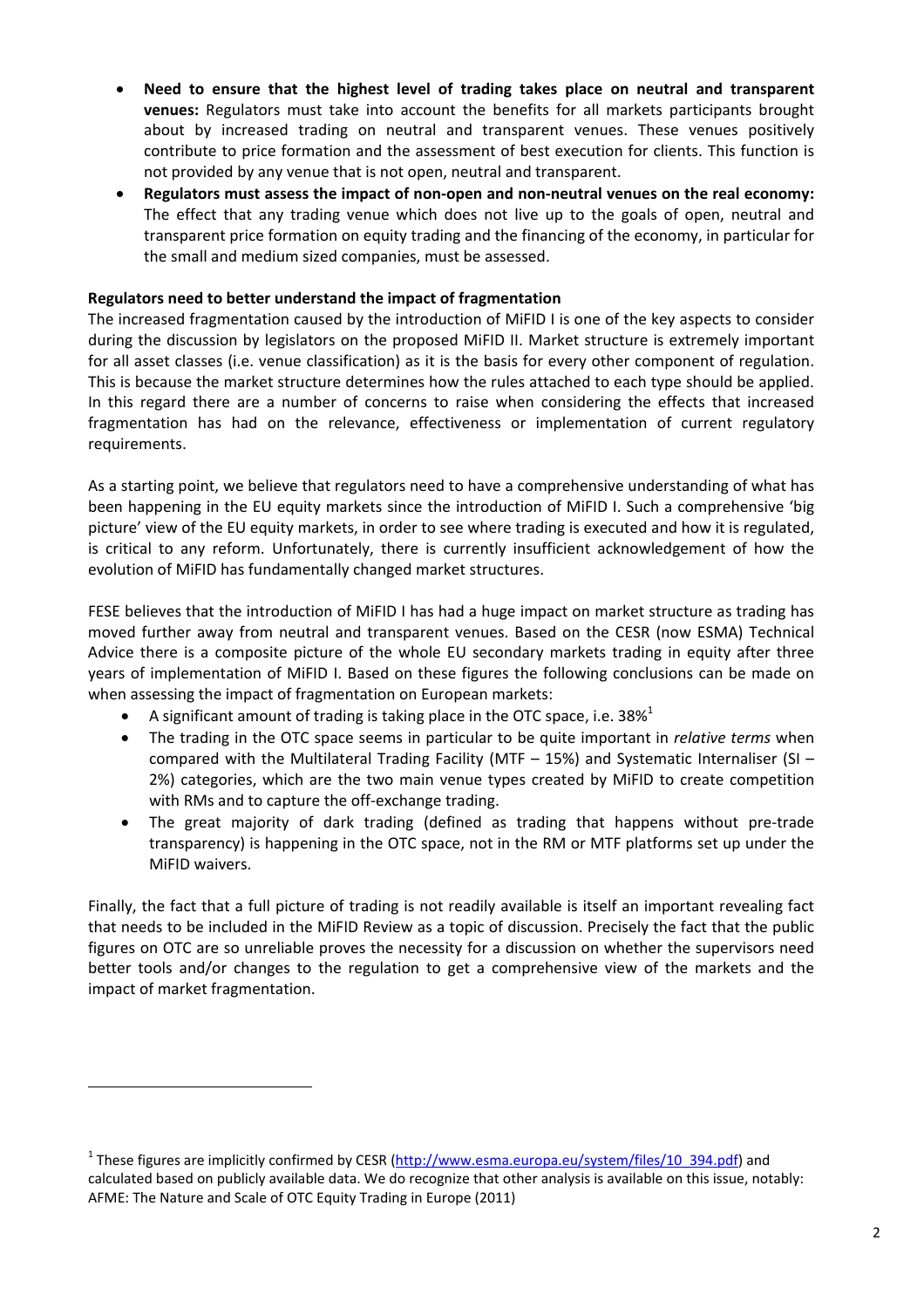# **3. Response to the Consultation Report**

# *Recommendation 1*

*1.1 Regulators should regularly monitor the impact of fragmentation on market integrity and efficiency across different trading spaces and seek to ensure that the applicable regulatory requirements are still appropriate to protect investors and ensure market integrity and efficiency, including with regard to price formation, bearing in mind the different functions that each trading space performs.*

*1.2 Regulators should regularly evaluate the regulatory requirements imposed on different trading spaces and seek to ensure that they are consistent (but not necessarily identical) across spaces that offer similar services for similar instruments.*

# **Questions:**

**1. Does the evolving market fragmentation challenge the relevance, effectiveness or implementation of current regulatory requirements? If so, which ones and how are they impacted?**

# **Need to clearly define the existing trading boundaries**

The fundamental challenge in respect of equities market structure arising from the experience of MiFID I is the need to appropriately set the boundaries between organised trading (RMs, MTFs and SIs) on the one hand and over‐the‐counter trading (OTC) on the other. Both groups are legitimate and should be part of European market structure, but there is a need to appropriately frame the boundaries between them. This is because one of the main unintended consequences of MiFID I was the emergence of much greater trading volumes on OTC markets, in part due to increased fragmentation. Without prejudice to its practical implications, the market structure scheme established by MiFID I is by and large satisfactory, and does not need to be fundamentally changed although some adjustments are needed. MiFID already requires anyone running RM/MTF (multilateral) or SI (bilateral) to do this business subject to a set of safeguards intended to ensure that any liquidity pool set up will result in properly priced trades, will be accessible to all investors, and will be monitored for market integrity. However, there is a need to clarify and firmly implement the provisions.

#### **Need to clarify what equity trading can take place OTC**

In order to tackle the increased fragmentation and to ensure that the same business is subject to the same rules, regulators must consider clearly defining what trading activities should and should not be conducted utilising the OTC regulatory freedoms. As OTC trading is subject to less stringent rules than existing multilateral and bilateral avenues in MiFID I, regulators must ensure that an increasing number of venues do not allow certain trading activity to compete with identical trading activity but subject to lighter rules. This should be based on existing definitions with additional clarifications. As a means to tackling increased fragmentation there is a need for regulators to adopt the approach of 'same business, same rules' to platforms that carry out multilateral and bilateral trading. As a result, we urge regulators to address again the fundamental issue at hand in respect of equities markets trading: the lack of a clearly defined boundary between organised and OTC trading. If no boundaries are set, trading in equity and equity-like instruments will continue to gravitate towards OTC since investment firms will be completely free to choose between executing on a multilateral, bilateral or OTC basis. This would come at the expense of investor protection and of the efficiency of price formation on European markets and would maintain the existing status quo from MIFID I.

#### **Need for effective enforcement mechanisms**

In order to allow the relevant regulatory framework deliver the effects intended by the legislation in place, it must be enforceable. This can be achieved in a twofold approach: (i) on the one hand it requires avoiding excessively complex regulation which may be overly difficult to implement, monitor and enforce; and, (ii) on the other, it requires providing the supervisory authority with both a legal framework and arrangements entitling it to exercise the competences and deploy the mechanisms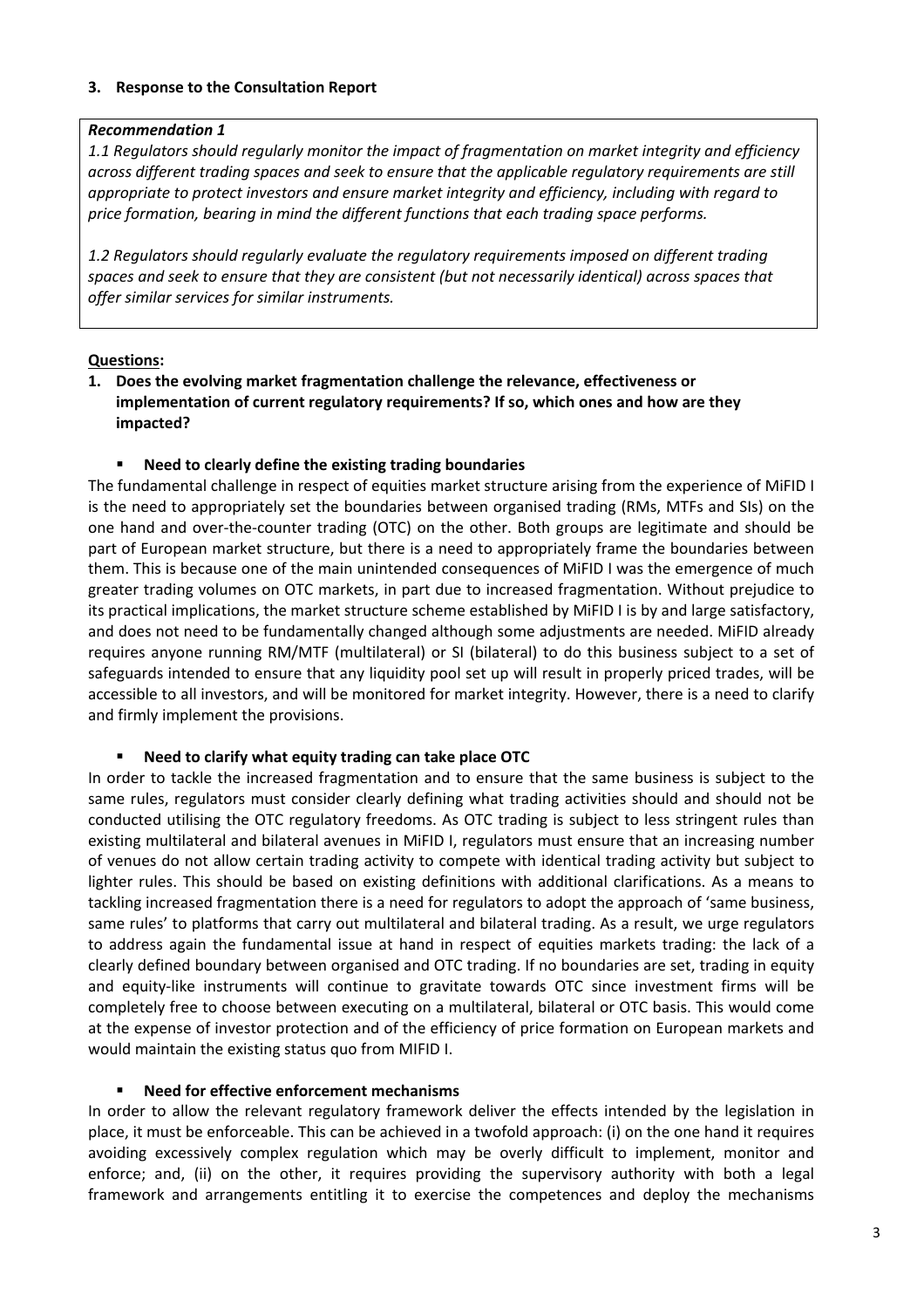needed to ensure the fulfilment of the obligations set out under the applicable regulation. The lack of enforcement is one of the main failures affecting MiFID I. In effect, certain obligations under MiFID I are extremely difficult to supervise and enforce, due to either the complexity of the provisions and/or the lack of proper surveillance and enforcement mechanisms by the competent authorities. Should a truly effective supervisory and enforcement framework not be in place, regardless of a well‐designed formal frame exists, the regulation will not deliver the intended effects.

Please note that this is a transversal need, not exclusively related to the issues discussed under IOSCO's Recommendation 1 in this Consultation Report. Therefore, while it should be read in each and every of the following sections, it will not be raised for the sake of keeping the document as simple to read as possible.

**2. Are you aware of material differences in regulatory requirements between different trading spaces that from your point of view are not justified and create regulatory risks and unfair competition? For example, are there regulatory requirements that apply to one type of trading space in your jurisdiction and currently do not apply to others but, in your view, should apply to others that offer similar services? Please describe.**

MiFID I created two types of multilateral trading venues, RMs and MTFs, fulfilling the same functions, but covered by different rules. Because RMs were the historical dominant players in the cash equity execution landscape, a more lenient regime was applied to MTFs, in order to foster competition. Now that competition has been successfully created, there are no reasons not to align the rules applicable to these two types of trading venues, which fulfil the exact same secondary market functions.

In addition, some trading spaces which perform the same functions as multilateral or bilateral platforms are currently not regulated as trading venues. For instance, banks crossing networks (BCNs) enable banks to internalise order flow. Rather than to send client orders to an external execution venue (typically a regulated market or a MTF), banks may prefer to internalise them: these client orders will be executed within the bank internal matching system, on BCNs notably.

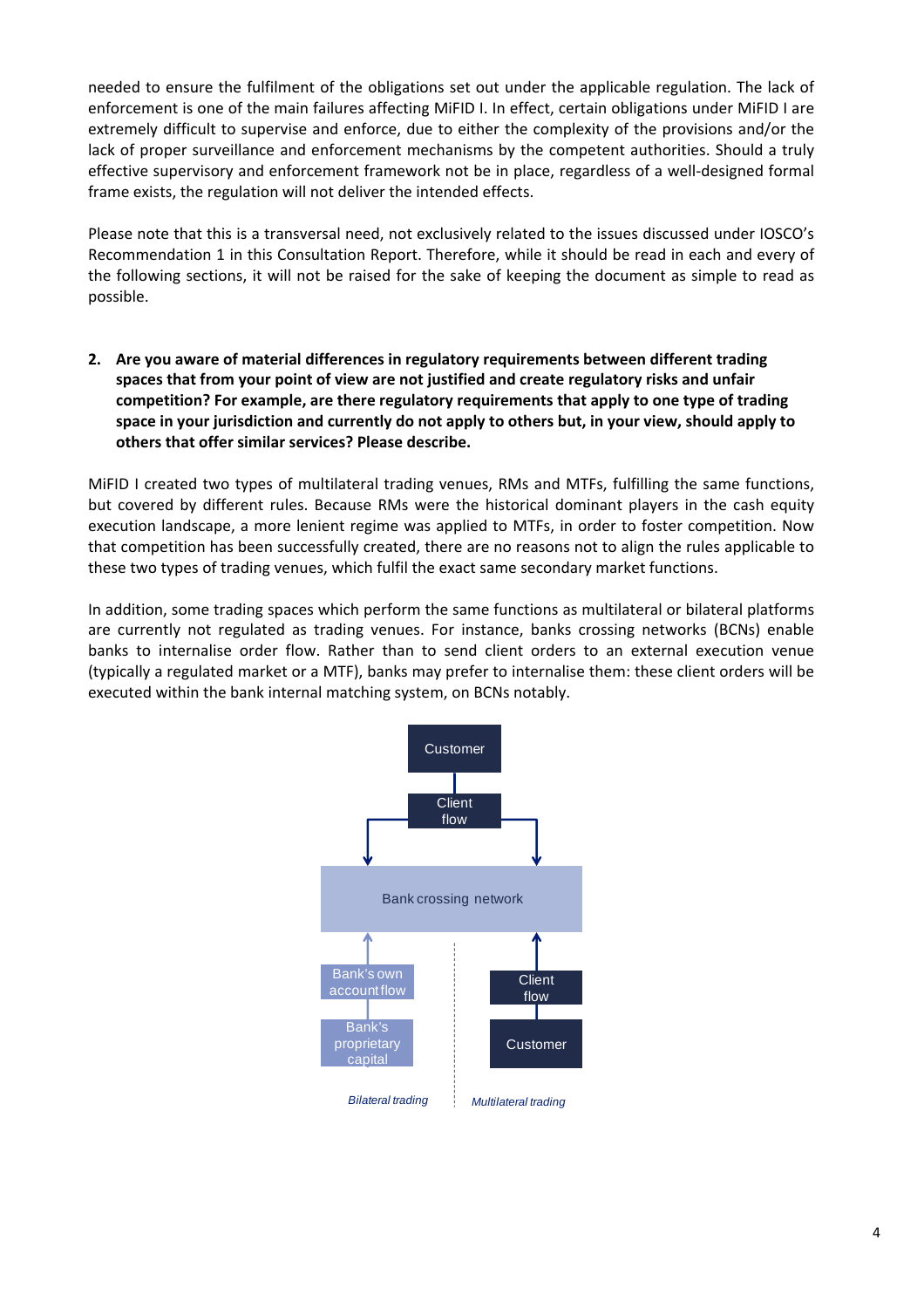Two main types of internalisation can be distinguished:

- **Matching of client orders against the own account flow of the bank:** The bank fills customers' orders against its own account, that is to say that the bank acts as a buyer to a customer's sell orders and as a seller to a customer's buy order. This activity corresponds to what is usually called "bilateral trading" and, under MiFID, when performed on a regular basis, should be registered under the systematic internaliser regime.
- **Matching of client orders to other client orders (multilateral trading):** The bank internalises the execution of client orders by matching orders from its different clients. Such activity is usually referred to as "multilateral trading", and is similar to that performed by regulated markets and MTFs. Therefore, this type of trading should be subject to the same rules as other multilateral venues and registered under the MTF regime.

As previously stated, European legislators are currently negotiating a review of the existing securities trading rules. We support the aim of this Review to ensure that the same business is subject to the same rules. However, certain provisions in the European Commission's MiFID II proposals accentuate differences in regulatory requirements between trading spaces.

FESE believes that the proposed Organised Trading Facilities (OTF) will endanger price formation, efficiency and fairness. This is because the proposed OTF, in contrast with other properly multilateral trading venues, can offer discretionary execution. If regulators approve the creation of the OTF category as currently proposed by the European Commission, this would have serious consequences for the quality of markets. In addition to further fragmenting Europe's already fragmented markets, the proposals would endanger proper price formation as well as efficiency and fairness of markets, and hinder competition among trading platforms. Instead, we support a functional approach to ensure proper market regulation. Venues that are in the same business have to be subject to the same rules. For this reason, multilateral trading of equities – wherever it takes place - should only happen on platforms that provide identical rules on transparency, non‐discretionary execution, non‐discriminatory access, and full market surveillance.

Finally, it is not merely sufficient to introduce the appropriate rules; particular attention should also be paid to their proper implementation and enforcement. In Europe, the application for pre-trade transparency waivers is done at a national level. These waivers are currently granted by national regulators and certain discrepancies exist in respect to their application. While some regulators favour a strict application of pre‐trade transparency waivers so as to promote a high level of pre‐trade transparency, and to limit their application only to legitimate circumstances, other regulators tend to grant waivers on a less stringent basis. These discrepancies raise significant issues in terms of individual investors' protection across Europe, but also in respect to the overall efficiency of the price formation process on European financial markets and result in an uneven level playing field across European trading venues.

# **3. Do you think that the price formation process has been deteriorated or has been improved as the result of market fragmentation? If so, please explain how.**

There are concerns among certain stakeholders that efficient price formation is hindered by increasingly fragmented pools of liquidity. In order to ensure that price formation works properly and that all investors have access to all liquidity pools directly or indirectly, all platforms must be open to all investors. However, currently the OTC platforms are not open to all investors which results in an unlevel playing field among trading venues and trading participants.

Unless there is an approved justification, i.e. via a pre‐trade transparency waiver, to be exempt from pre-trade transparency, all equity trading activity should contribute to the price formation process. Therefore, European regulators should ensure that there is harmonised implementation of the trading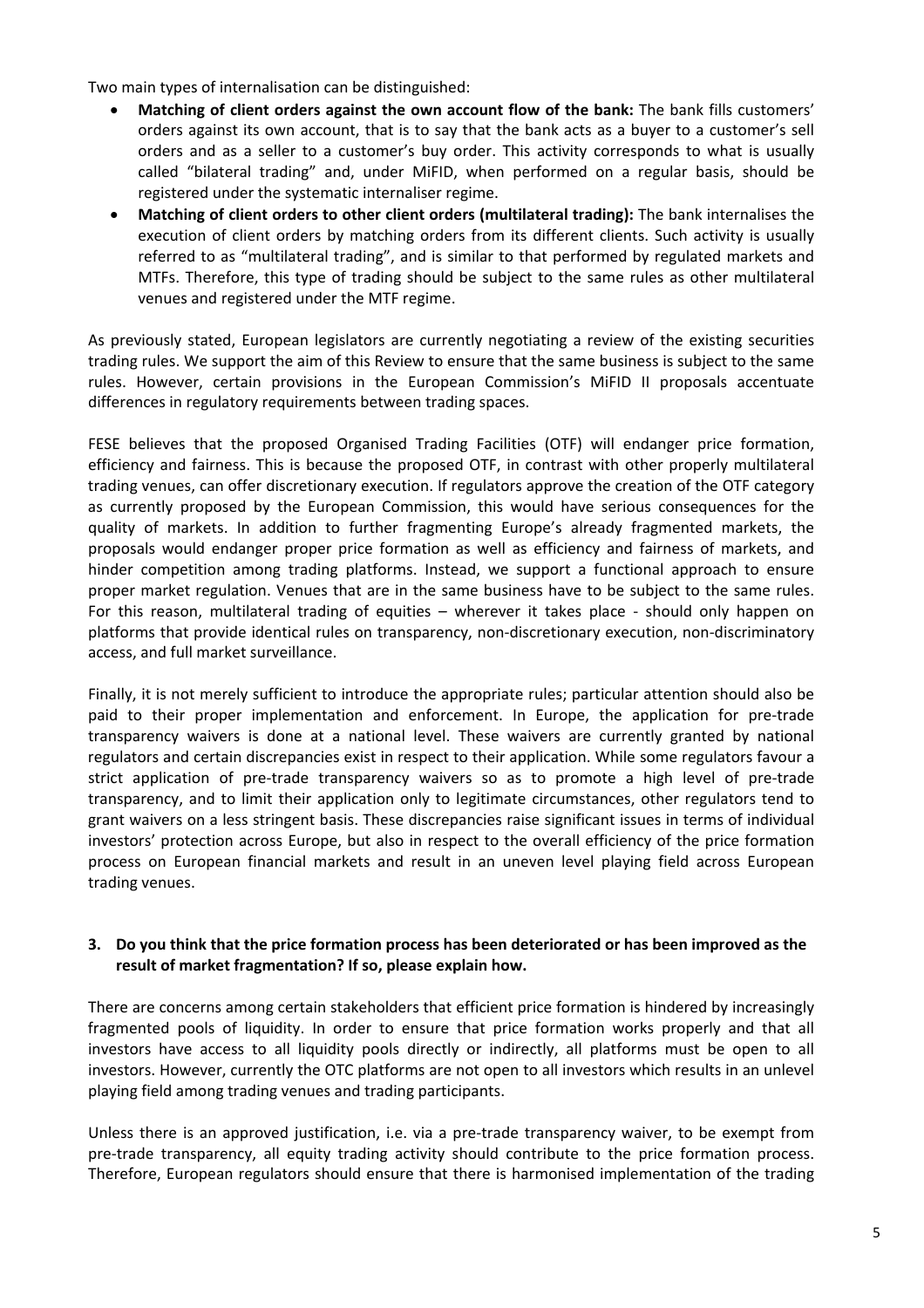venue rules for efficient price formation and that the 'same business, same rules' principle is effectively delivered.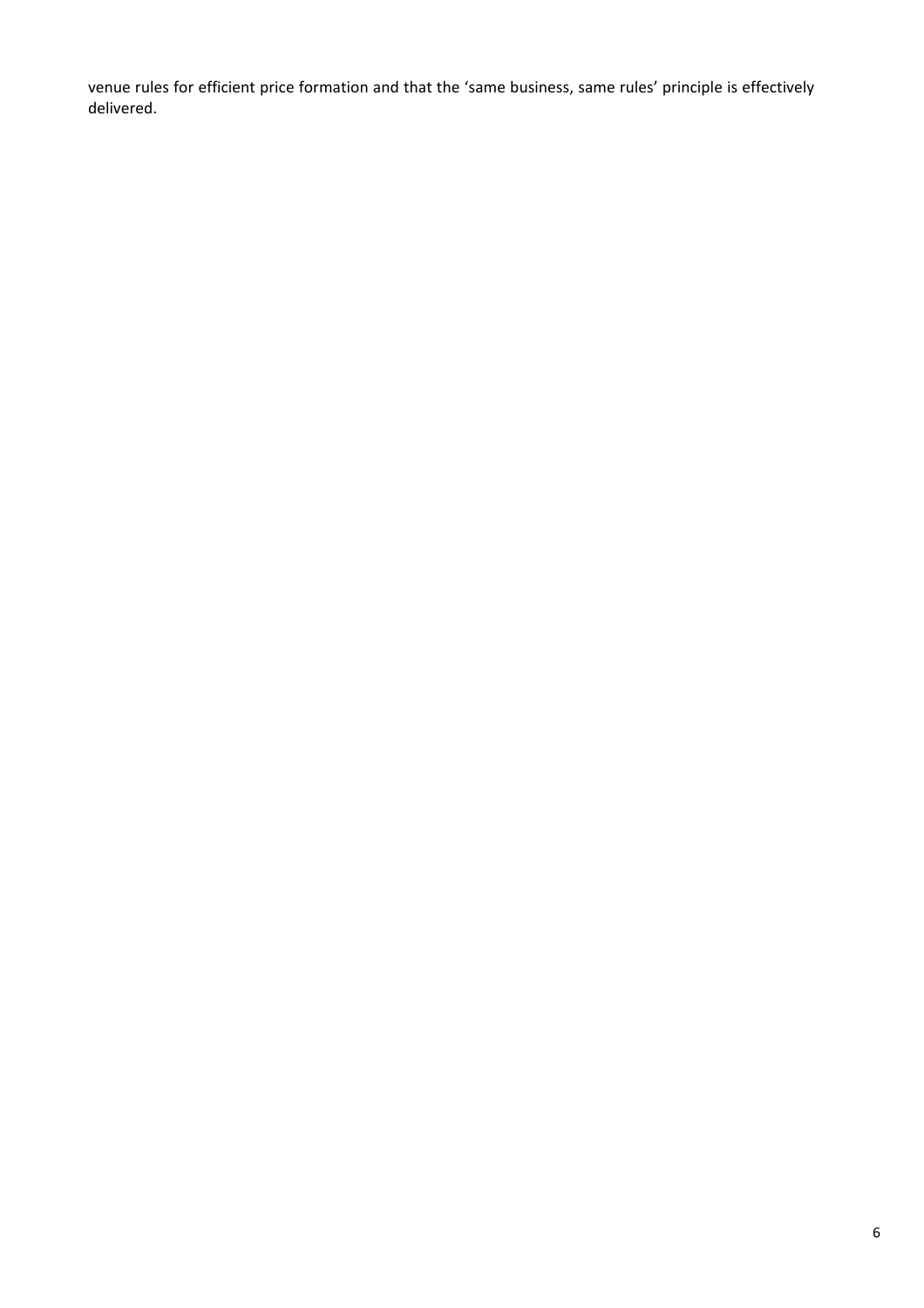#### *Recommendation 2*

*In an environment where trading is fragmented across multiple trading spaces, regulators should seek to ensure that proper arrangements are in place in order to facilitate the consolidation and dissemination of information as close to real time as it is technically possible and reasonable.*

# Questions:

# **1. What options are available to manage the issues associated with data fragmentation in a competitive environment?**

In a fragmented market, various models of real-time data consolidation are possible in theory (e.g. Central vs. Competing Consolidation models, each with its specific pros and cons). However, in practice there is no one‐size‐fits‐all‐solution to the rather far‐reaching question of how a Consolidated Tape should be set up. In order to be as effective as suitable for its purpose, characteristics of a consolidated tape depend on the specific regulatory system with its inherent goals and requirements in which it is embedded as well as on the provisions of the respective jurisdictions in their own rights. Most importantly policy makers must consider the potential users and specific design of the Tape, which should be suitable and should fit into the respective market structure.

European legislators are still discussing a number of options for data consolidation within Europe. FESE believes that a competing solution for data consolidation ('Competing Consolidators') is the best option to bring together European equity data in a reliable, comprehensive and efficient way. By contrast, the introduction of a bureaucratic data consolidation via one Central Consolidated Tape would be violating the spirit of MiFID I and that of the competitive European internal market.

# **2. What conditions, if any, should govern access by investors to consolidated market data?**

We believe that the following conditions should be taken into consideration:

- **Relevant content**: The content made available on a Consolidated Tape (CT) should be defined according to use cases as foreseen by regulation, e.g. like best execution verification, Transaction Cost Analysis).
- **Reliable data:** Data included on the CT should be of high quality and reliable. The introduction of Approved Publication Arrangements (APAs) in the EU in order to improve the quality of OTC post-trade data is the right step forward. Consolidated data should not include content that is a result of 'gaming' by entities creating prices so that the gaming entities can increase their revenue from a CTP provider. Negative experience exist in the US where the revenue sharing model of the Central Tapes creates wrong incentives, which consequently might cause negative consequences to market microstructure as indicated by Caglio /Mayhew .
- **Continuity of service:** There should be no single point of failure for consolidated data. A competing CTP model ensures this.
- **Innovation / flexibility / efficiency:** Not all investors will require the same data or services. A competing CTP model is required to ensure that competition drives innovation, flexibility and efficiency and investment into new technologies if necessary and where driven by customer demand.

# **3. Are there other challenges (technical, regulatory, prohibitively high costs) with regard to creating and/or accessing consolidated market data? What if anything, should be done to address these challenges?**

Data consolidation is useful in cases where the quality of market data is similar. Even before the introduction of MiFID I certain internal markets, such as the German Market had been fragmented and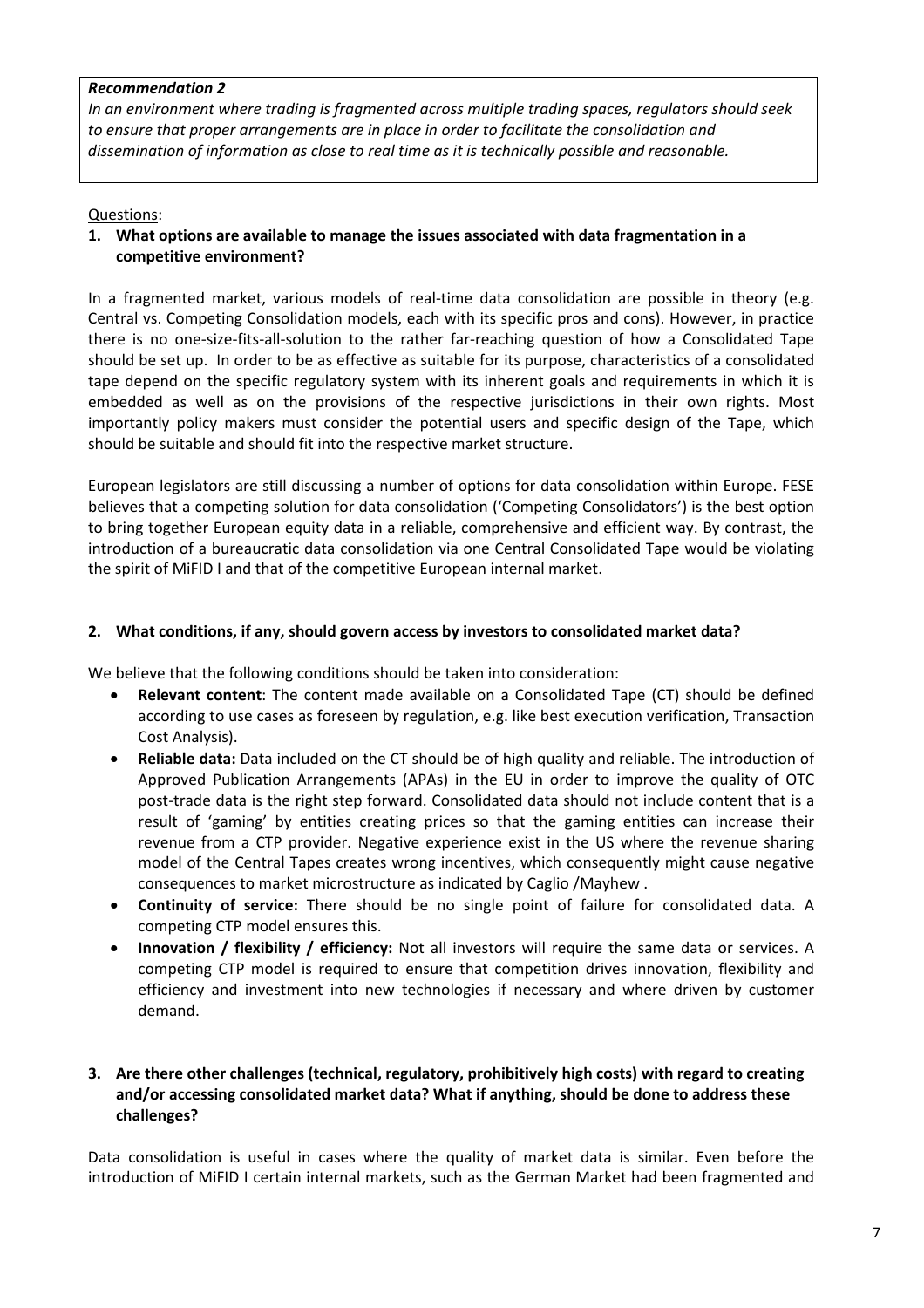data had been consolidated without problems (and no Central Tapes). With the introduction of MiFID I, additionally, OTC data also had to be published. However, any consolidated views on a combined data set of trading venues data with OTC data in the EU has failed to come up with a usable solution.

The reason behind this is the poor quality of OTC market data which tends a) to be unreliable and incomplete in terms of published overall volume and b) partly significantly time delayed compared to trading venues data. The mix of data of different qualities therefore detrimentally impacts any potential use case of a consolidated view.

In order to improve the quality of OTC data and in order to facilitate easy consolidation a set of necessary pre‐requisites (e.g. standards, harmonized trade reporting requirements, compliance enforcements) needs to be established. In fact the introduction of these pre‐requisites are necessary for any sort of consolidation, be it via a centralized plan (US style) or decentralized, within the spirit of MiFID and as proposed by the Commission.

Within Europe the introduction of Approved Publication Arrangements will certainly improve the quality of OTC data. However, clear reporting publication rules, especially in case of trades across national jurisdiction, will need to be implemented as well, in order to improve the reliability of OTC trade publications going forward.

Furthermore, any significant deviation to real‐time publication (e.g. publication delays allowed by MiFID) will in fact reduce the usefulness of a real-time consolidated tape. Therefore, any publication delays should be reduced to a minimum.

# **4. What views do you have on the relative merits of a single consolidated tape mandated by the regulation versus multiple competing tape providers? Please elaborate.**

FESE believes that a competing solution for post-trade data consolidation ('Competing Consolidators') is the best option to bring together European equity data in a reliable, comprehensive and efficient way. By contrast, the introduction of a bureaucratic post-trade data consolidation via one Central Consolidated Tape would be violating the spirit of MiFID I and of the competitive European internal market. The market is the best placed mechanism to determine the value of data. It should be up to the market to determine what the value of RM, MTF or OTC data is. It also explains what needs to be done for any effective data consolidation to work. The priority should be to tackle the current lack of granularity and poor quality of OTC post-trade data. This can be achieved by better regulatory classification of OTC trading and better standardisation of OTC data reporting requirements via the introduction of Approved Publication Arrangements (APAs) for OTC. Regulation is necessary to achieve these aims as market participants are hesitant to adopt any industry led initiative for post-trade data consolidation which may not have the support of regulators as this could duplicate costs.

We have outlined below our views on why the competitive model is superior to a central consolidated tape:

- A single, monopolistic consolidated tape would not solve the main problem faced by consumers of data, namely a lack of transparency and harmonisation of OTC trade data. By contrast, the introduction of APAs to publish OTC post-trade data does aim to address the quality, availability and consistency of OTC data. Contrary to common beliefs, there are already numerous competing consolidated tapes in Europe, but these suffer from the lack of regulatory harmonisation of data and the absence of reliable OTC data. Once these issues have been solved, the existing solutions for data consolidation will be fully capable of delivering enhanced information based on a standardised set of technical rules and guidelines. These are due to be developed by ESMA and should fulfil all users' expectations.
- A single consolidated tape would introduce additional unintended consequences to Europe. In addition to removing competition, innovation and efficiency – contrary to the principles of the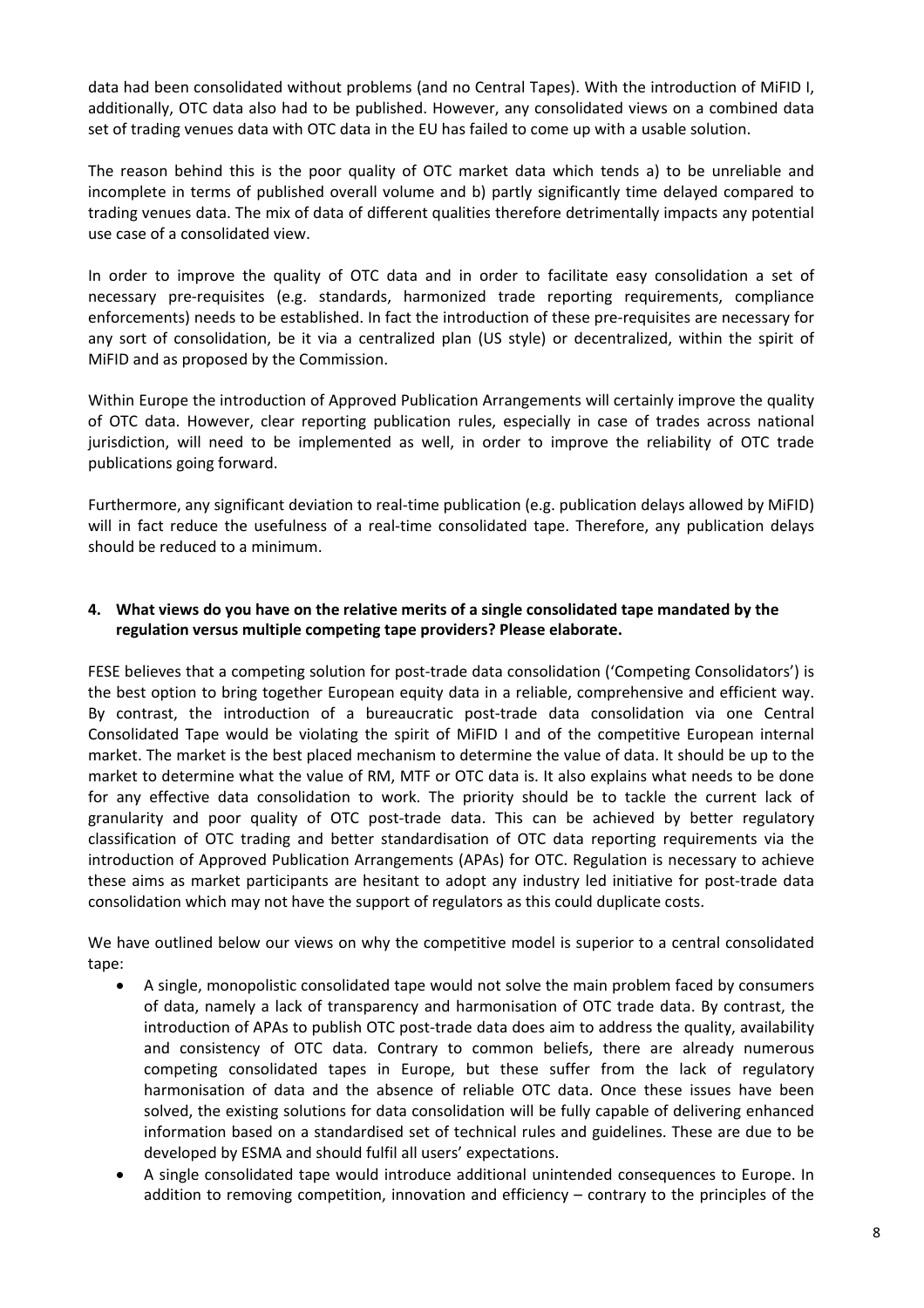Internal Market ‐ it is more than likely that it would also change the market microstructure of European markets. This is because it will introduce the possibility of "tape gaming" for data revenues – whereby trading venues have the perverse incentive to generate trading volumes that may not reflect true price formation simply to gain a share of data revenue. This is a serious and inevitable problem with any central system – creating an overly complex, distorted and unrepresentative trading environment ‐ for which the US authorities have not been able to find a solution<sup>2</sup>. In order to avoid such problems inherent with the US model, the competing solution should be preferred.

- Instead of building a new and costly Consolidated Tape from scratch, existing infrastructures operated by data service providers should form the basis of the new regime.
- The Competing Consolidators Model would retain and enforce incentives which will provide for flexibility, innovation and high quality services.
- Finally, the Competing Consolidators Model avoids the establishment of a monopoly and thus the creation of a single point of failure.

Moreover, multiple competing tapes provide benefits for market participants and investors:

- The market data industry currently operates CTP infrastructures which remain capable of delivering the aims envisaged in the original proposals subject to being fine‐tuned through the introduction of common rules and standards implemented by MiFID and Regulatory Technical Standards which will be defined by ESMA.
- Multiple competing tapes would be available both as a real‐time consolidated data feed and as a 15-minute delayed data feed. Following the mandatory core set of standards, all of these tapes would offer consistent and similar information but each firm would design its product depending on the diversity of needs for its clients, offering the full benefits of competition.
- The provision of 15-minute delayed data, free of data license fees<sup>3</sup>, would make data accessible and reliable at attractive terms for retail investors and fulfil their needs fully.

Also, in an increasingly fragmented equity trading environment, consolidated post-trade data can serve investor needs:

- MiFID has enabled inter-market and inter-venue competition which has yielded significant benefits for European markets but also resulted in fragmentation of liquidity and the sources of data. Tackling the underlying problem with data in Europe, i.e. the lack of consistency, granularity and the poor quality of post–trade OTC data, will serve investors' needs better than a single tape provider<sup>4</sup>, which in addition would be against the competitive approach to other layers of the securities industry.
- Consolidation of post-trade data, like other services provided in the European trading landscape. should continue to be subject to a competitive approach via a multitude of data providers which will increase the choice for investors and consumers of the services. Hence we believe that the key is to get common data standards which will allow different CTPs to offer the same complete picture to their consumers in a flexible manner which meets their needs. Exchanges have led an industry initiative – the Market Model Typology (MMT) ‐ which is offering a practical solution to implement certain standards before MiFID II comes into force.

 $<sup>2</sup>$  In the US the introduction of a Central Tape regulation introduced economic incentives to conduct trades solely for the sake of that market</sup> data revenue generated on such Tapes and to the detriment of price formation.

<sup>&</sup>lt;sup>3</sup> For retail and professional data users.

<sup>&</sup>lt;sup>4</sup> High-quality data is provided by RMs, which is made available through many channels and is being consolidated along with other available data – i.e. MTFs - by commercial providers. The underlying problem with data in Europe is the lack of availability of pre-trade OTC data, and the lack of consistency, granularity and poor quality of post-trade OTC data.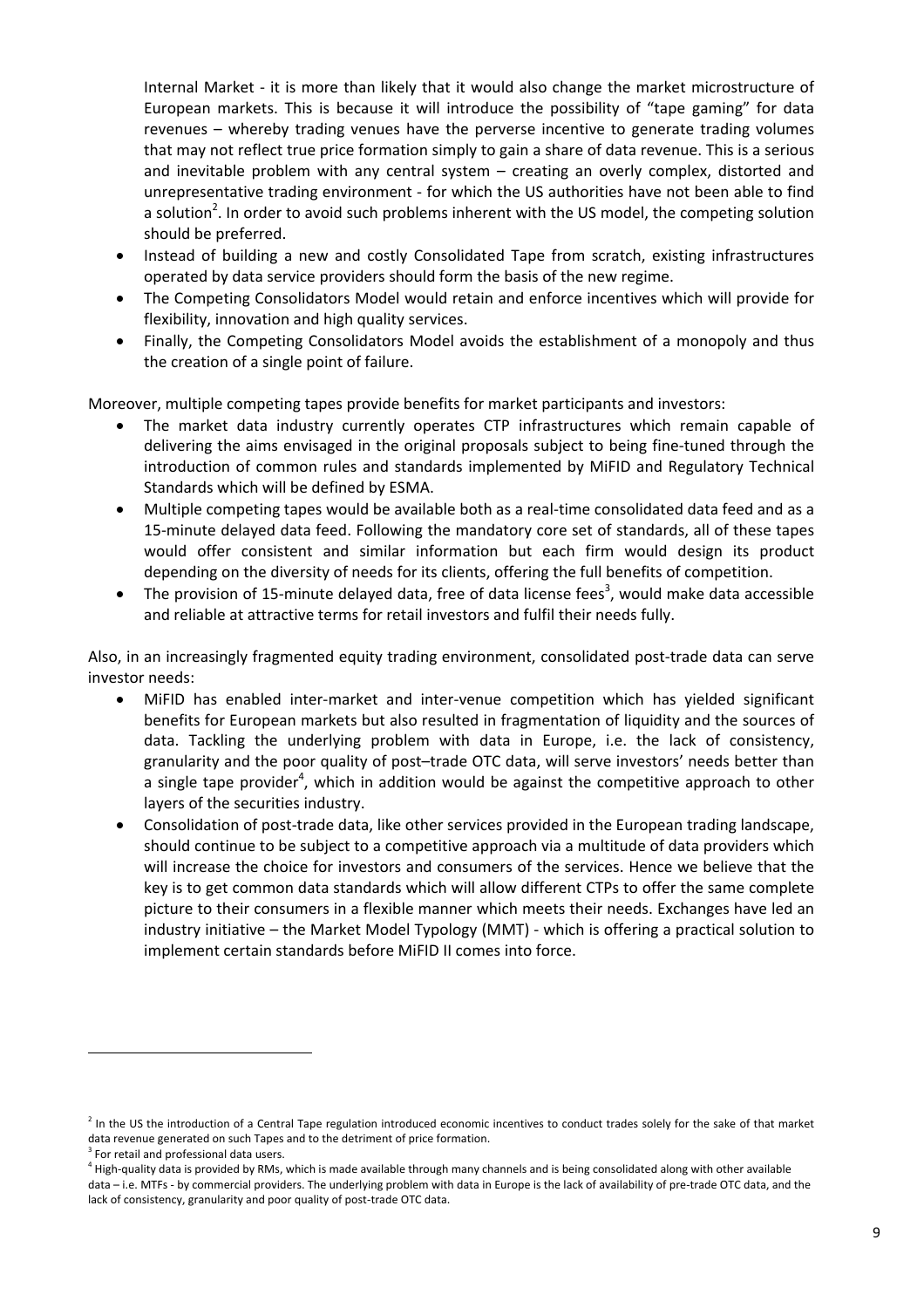#### *Recommendation 3*

*Where markets are fragmented, regulators should consider the potential impact of fragmentation on the ability of intermediaries to comply with applicable order handling rules including, where relevant, best execution obligations, and take the necessary steps.*

Questions:

**1. Should existing order handling rules, such as best execution, be re‐examined in the context of fragmented markets? If so, in what way?**

In naturally fragmented markets such as the EU where multiple post trade channels exist, it is important to take into account the overall costs of trading into the best execution for the client. In a fragmented market in Europe, best execution cannot be reduced to best price because of the fragmented post trade as different channels have different costs.

**2. Do you think that rules relating to the disclosure of order handling practices by investment firms are appropriate to facilitate compliance with and evaluation of 'best execution'?**

# **3. Are there any other appropriate 'order handling' tools that should be considered in the context of fragmented markets?**

FESE supports a re-examination of the order handling rules to ensure that all orders are handled in order to provide the highest level of investor protection. In particular, regulators must differentiate between the role of the broker and the role of the trading venue, i.e. that best execution is what the broker owes to the investor while non‐discretionary rules is what the operator of the platform owes to the market for its efficient and fair functioning. Hence the market needs both rules.

In this sense, we warn against the excessive complexity of the current best execution regime in the EU, which is not envisaged to be significantly modified within the current MiFID Review. The EU best execution regime in place is extremely complex, to such extent that it is nearly impossible to be effectively monitored and enforced by the competent authorities, which seriously endangers the investor protection that the regulation aims to deliver.

Fragmentation is not the only factor that raises some issues in respect to order handling rules at the level of intermediaries. The fact that numerous intermediaries hold stakes in trading venues, or internalise order flow, or may receive payment in exchange for the routing of client flow towards particular venues raise significant conflicts of interests.

These conflicts are especially important in the EU, where the best execution obligation is borne by brokers. The problem is that "best execution" is intrinsically difficult to define (does it relate to the execution price solely, or to the speed, or consistency at which the orders is executed?) which leaves brokers with a certain scope for interpretation. Brokers typically face conflicts of interest between, on one hand, providing the best service to their clients, and, on the other, increasing their own revenues and lowering their costs.

Three main levers:

- (i) Limitation of risks of conflicts of interests by prohibiting payment for order flow practices
- (ii) Greater disclosure to investors, in order to give them the means to accurately monitor the quality of execution they receive from their intermediary and as such incentivise intermediaries to act in their client best interests;
- (iii) Ensure that multilateral venues are truly multilateral and prohibit the combination of multilateral and bilateral trading.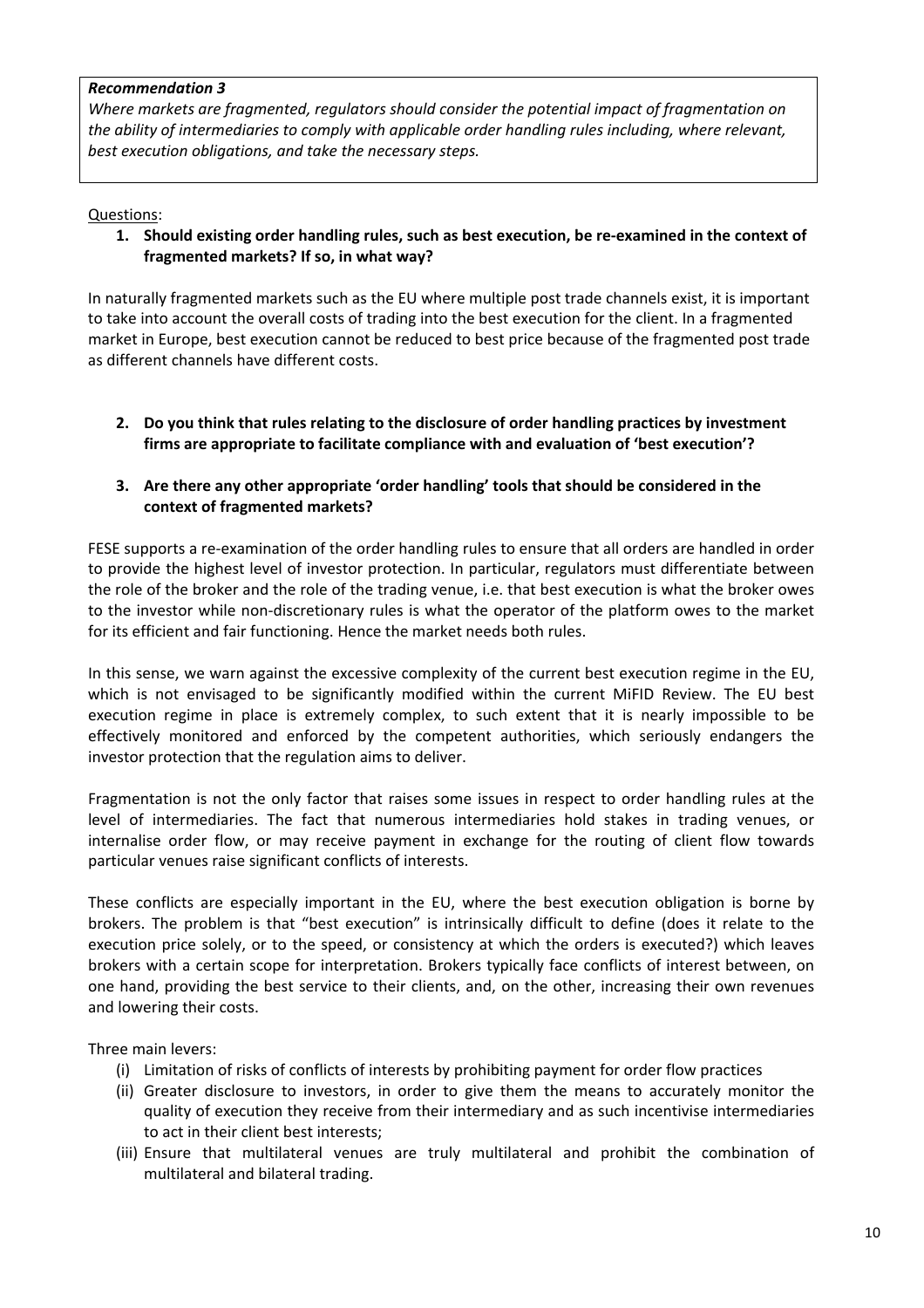Here as well, getting the rules right is not sufficient, rules need to be properly implemented and enforced.

# **(i) Prohibiting payment for order flow practices**

Payment for order flow can take diverse forms (direct payment, rebates on other services, etc.), but in all cases encourage brokers to focus on the payment they can receive in exchange for the routing of client orders rather than on the quality of execution offered by trading venues. Therefore, all forms of payment for order flow (monetary or non‐monetary benefits, inducements, direct or indirect forms of payment) should be prohibited in respect to the routing of client orders.

# **(ii) Greater disclosure to investors**

Highlight the importance to give investors tools to assess the service of their intermediary i.e. measure the quality of the execution choice and potential conflicts of interest.

Adopting requirements inspired by the rule 606 of reg NMS in the US adopted in 2005, which provides that:

- Intermediaries are required to publish, every quarter, a report identifying the venues to which they route client orders, together with the nature of their relationships (internalization, payment for order flow) with these venues, when these can raise conflicts of interests.
- Intermediaries are required to make available to their clients, on request, the venues to which their individual orders are routed.

Brokers should have an obligation to provide automatic execution reports to each of their clients, on a monthly basis. These reports should detail the quality of execution received for the client's individual orders and the exact nature of the relationships existing between the intermediary and the execution venues toward which these orders were routed.

# **(iii) Ensuring that multilateral venues are truly multilateral and prohibit the combination of multilateral and bilateral trading**

A number of regulated or unregulated platforms enable, in the EU, certain counterparties to choose the type of flow they interact with on a discriminatory basis, and to combine multilateral and bilateral trading: BCNs, mono‐member owned MTFs, user‐owned trading venues, amongst which certain restrict access only to their shareholders (HFT firms) and to retail brokers.

The combination of multilateral and bilateral trading is intrinsically problematic from an investor protection perspective important conflicts of interests, since the interests of own account traders and multilateral venue operators are intrinsically contradictory.

- **Execution risk:** Traders on own account are primarily interested in the execution price, since their revenue directly derives from the execution price they get. On the contrary, the operator of a truly multilateral trading venue, that is to say, a venue which only enables the matching of third parties trading interests, has absolutely no direct interests in the execution price, since its revenue is not derived from it. Its only interest resides in ensuring fair and orderly trading, and in the objective setting of the execution price, which must reflect the meeting of buying and selling interests. The neutrality of the venue operator in this respect is crucial to protecting the interests of the final investor.
- **Market surveillance risk:** The lack of neutrality of an OTF operator dealing on own account would also raise significant issues in respect to market surveillance and the prevention, detection and sanctioning of fraudulent trading practices, since the operator would act, at the same time, as a monitoring and monitored entity.

A number of mono‐member owned MTFs (operated by banks, and where the operator is the sole member in the platform) have been launched in the EU, which enable one single entity (the bank operating and owning the platform) to be the unique counterparty to all the trades on the platform, at the expense both of investor protection and price formation. In order to end this situation, a minimum of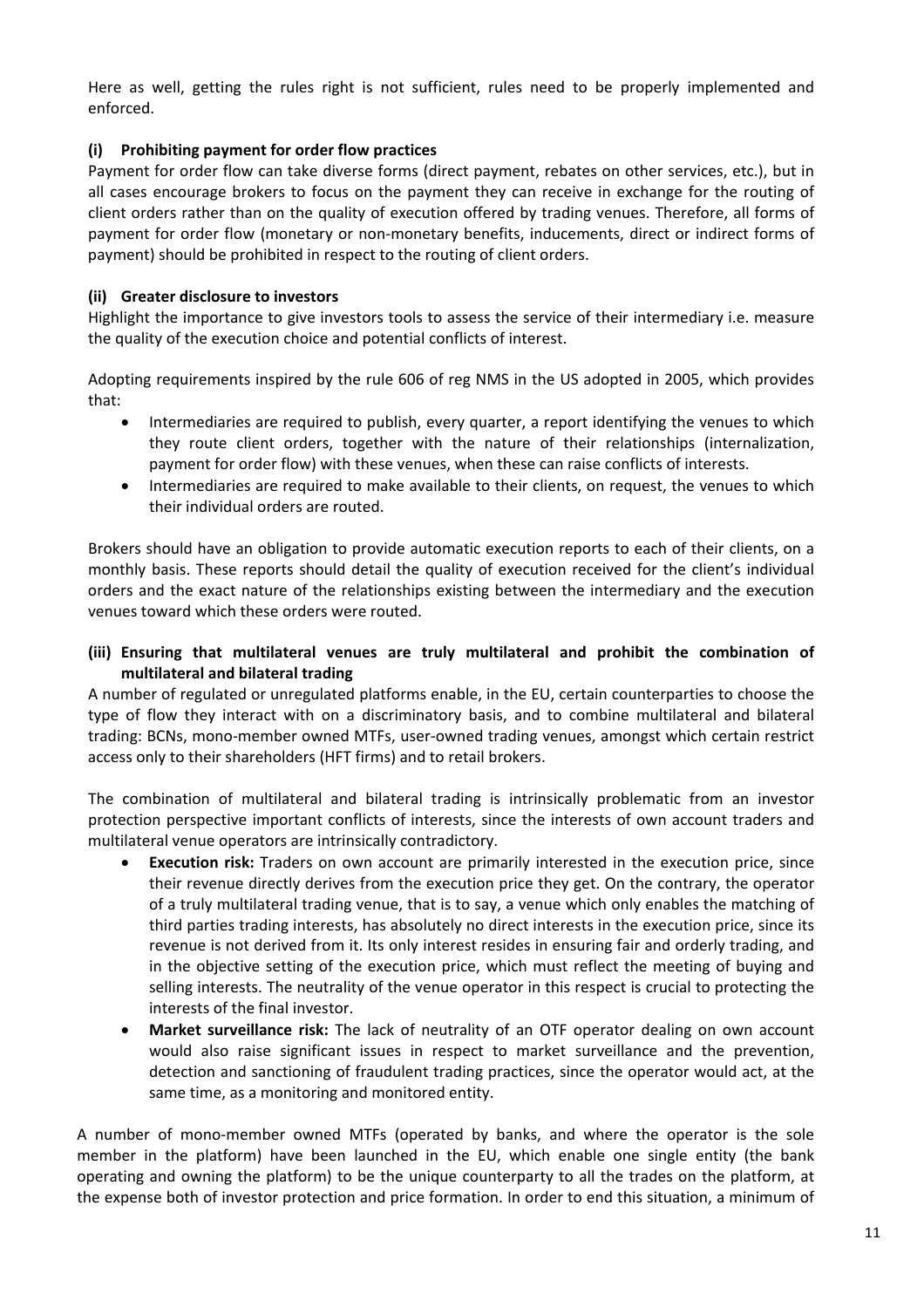4 active trading participants should be imposed; with none of them being allowed to represent more than 25% of the volumes on that platform (this would avoid platforms with many members, but with one entity acting as counterparty to all of the trades and thereby accounting for 50% of the volumes).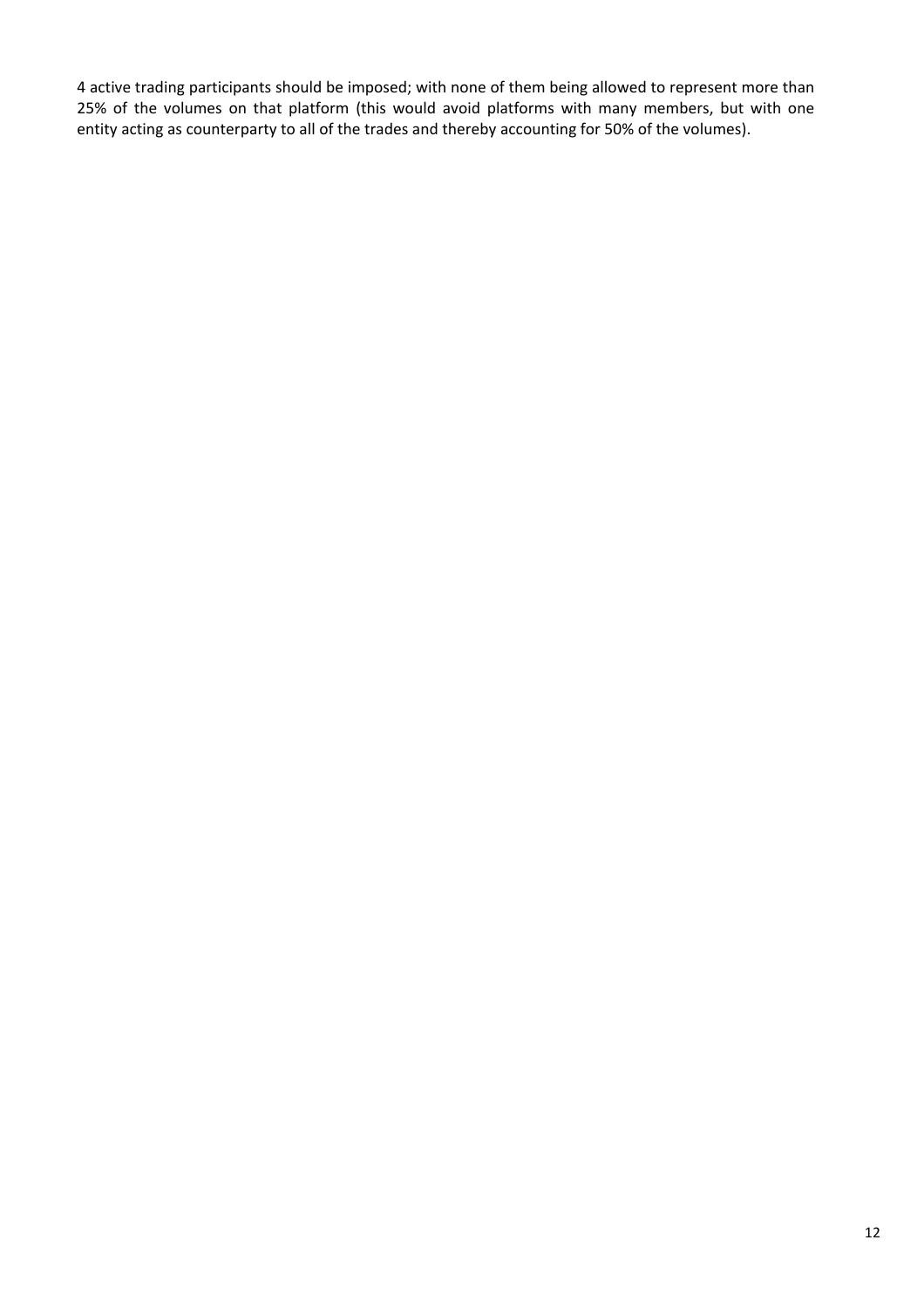#### *Recommendation 4*

*Regulators should regularly monitor the impact of fragmentation on liquidity across trading spaces.*

*Regulators should seek to ensure that applicable regulatory requirements provide for fair and reasonable access to significant sources of market liquidity on the exchange and non‐exchange trading market systems.*

# Questions:

**1. Do you have views on regulatory mechanisms and specific arrangements that might be needed to help ensure that investors have an appropriate, fair and reasonable access to liquidity in both exchange and non‐exchange trading market systems? If yes, please elaborate.**

Effective pre-trade transparency rules are vital to ensure efficient price formation by allowing appropriate, fair and reasonable access to liquidity. Regulators should ensure that all multilateral venues provide fair and open access for market participants and that all multilateral trading should be nondiscretionary to protect investors from arbitrary prices. Otherwise, a platform operator might be tempted, for example, to give a better price to some clients that bring more business. Moreover, a marketplace in which the individual platforms do not deliver non-discretionary execution will have neither proper price formation process, nor proper investor protection. In all instruments, this will make pre-transparency meaningless, as quotes would not be executed at the displayed prices on the order book of the platform, hence would not contribute to price formation.

# **2. Are there any other issues resulting from the market fragmentation that should be addressed with respect to access to liquidity on exchange and non‐exchange trading market systems?**

Brokers running unregulated Broker Crossing Networks (BCNs) must be subject to the supervisory authority of the regulator. We disagree with any proposals that allow for a multilateral trading platform to execute trades against its own capital (proprietary trading). RMs and MTFs, per its nature of being multilateral trading venues, are neutral platforms, hence the operator of any other multilateral platform (such as the proposed OTF) should be neutral and therefore not be allowed to trade against the platform's clients (own account flow) as this would rise serious conflicts of interest. It is important to note that the interest of a multilateral trading operator (not interest at all in the execution price but in ensuring fair and orderly trading) and a trader that trade on own account (mainly interest in the execution price) are fundamentally contradictory. Some market participants argue that the prop trading ban could lead to a huge withdrawal of liquidity from the markets, particularly from the off‐exchange derivatives market. Instead of a ban, banks argue that it would be possible to achieve fair and orderly trading by 'rigorously' implementing conflicts of interest rules.

A trading venue should be subject to rules which ensure that the operator has no interest in the execution price only in ensuring fair and orderly trading. That is why in the MiFID Review the Commission proposed preventing a trader that operates a trading venue from trading on its own account. Allowing matched principal trading on OTFs would create a breach in the prohibition of own account flow in OTFs. Despite the intention to only allow own account flow in OTFs strictly for 'matched principal trading', there may be delays between the client trade and the offsetting trade in the market and, during this delay, the market price may move. In this instance the bank would assume the risk of the trade, which means that it acts in a proprietary capacity and therefore the trade would no longer take place on a riskless principal. A bank operating an OTF would therefore be faced with conflicts of interest if matched principal trading were to be permitted in OTFs. On one hand the bank, as a proprietary trader, is interested in the execution price, while on the other hand, as a multilateral platform operator, the bank has a duty of neutrality. The SI regime already provides a framework for banks to execute client order against own account. Combining own account trading and multilateral